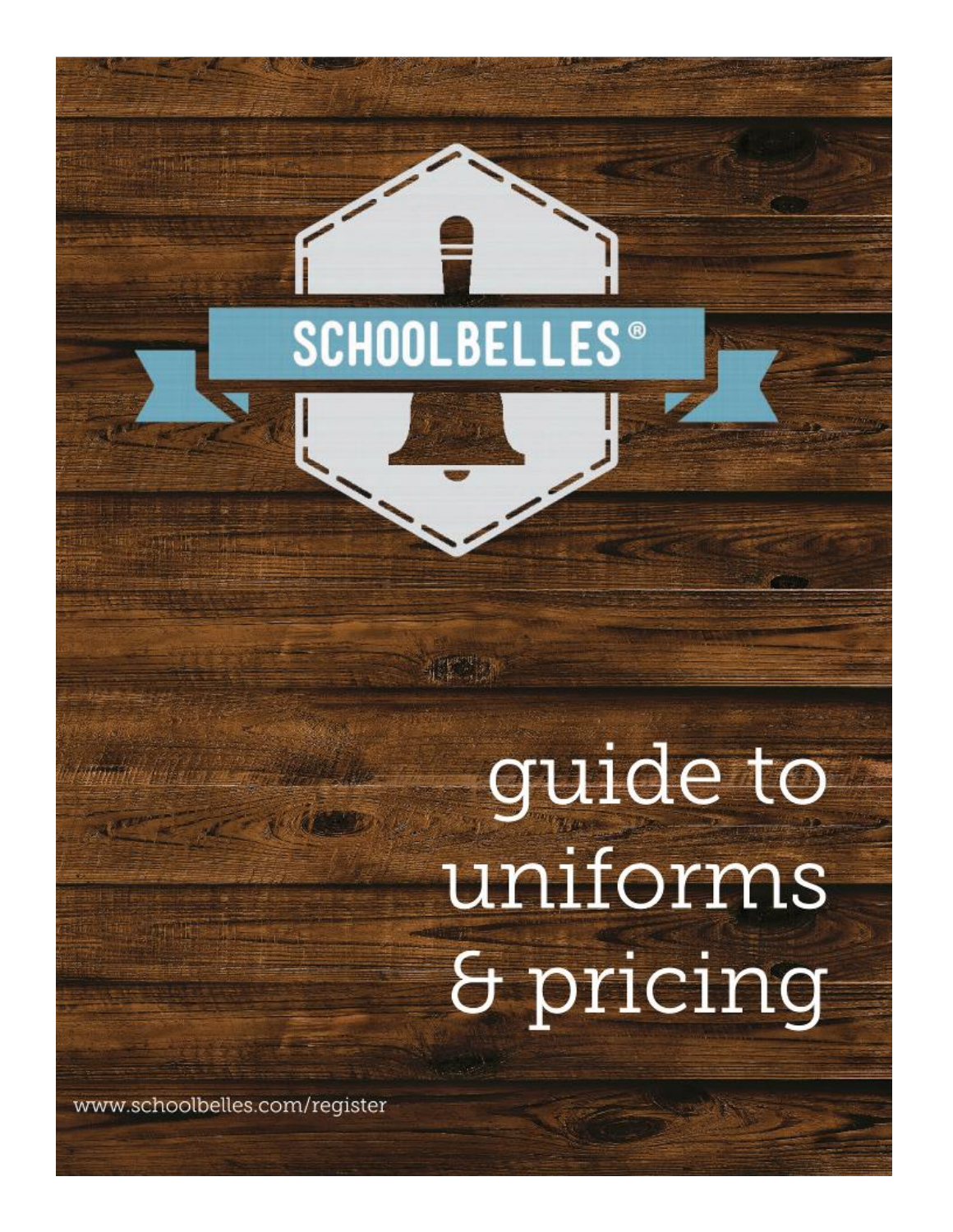\*\*\* Grade 5 is a transition year for girls. They may wear either grades PK-4 or 6-8 in its entirety \*\*\*

|                      | <b>Grades Jumpers</b>          | *Part of Gala Uniform                                                  | <b>Price Range</b> |
|----------------------|--------------------------------|------------------------------------------------------------------------|--------------------|
| $PK - 4$             | 1421                           | Drop Waist Shift Jumper<br><b>Colors: Navy/Red Polyester Plaid-539</b> | \$47.95 - \$49.95  |
|                      | Grades Blouses                 | *Part of Gala Uniform                                                  |                    |
| $PK - 4$             | 17                             | Round Collar Blouse Short Sleeve                                       | \$15.95 - \$16.95  |
| PK - 4               | 17                             | Round Collar Blouse Long Sleeve                                        | $$16.95 - $17.95$  |
|                      |                                | Colors: White with School Monogram-17/3009                             |                    |
| <b>Grades Skirts</b> |                                | *Part of Gala Uniform                                                  | <b>Price Range</b> |
| $6 - 8$              | 1521                           | Two Kick Pleated Skirt                                                 | \$46.95 - \$49.95  |
| $6 - 8$              | 1525                           | Wrap Around Kilt Skirt                                                 | \$45.95 - \$49.95  |
| $9 - 12$             | 3521                           | Two Kick Pleated Skirt                                                 | \$49.95 - \$59.95  |
| $9 - 12$             | 3525                           | Wrap Around Kilt Skirt                                                 | \$49.95 - \$59.95  |
|                      |                                | <b>Colors: Khaki Polyester-227</b>                                     |                    |
| $6 - 8$              | 1521                           | <b>Two Kick Pleated Skirt</b>                                          | \$46.95 - \$49.95  |
| $6 - 8$              | 1525                           | Wrap Around Kilt Skirt                                                 | \$49.95 - \$52.95  |
| $9 - 12$             | 3521                           | Two Kick Pleated Skirt                                                 | $$56.95 - $66.95$  |
| $9 - 12$             | 3525                           | Wrap Around Kilt Skirt                                                 | $$56.95 - $66.95$  |
|                      |                                | <b>Colors: Navy/Red Polyester Plaid-539</b>                            |                    |
| Grades               |                                | <b>Embroidered Tops</b> *Part of Gala Uniform                          |                    |
| $6 - 12$             | 1770                           | <b>Traditional Oxford Short Sleeve</b>                                 | \$29.90 - \$35.90  |
| $6 - 12$             | 1771                           | <b>Traditional Oxford Long Sleeve</b>                                  | \$32.90 - \$38.90  |
|                      |                                | Colors: White with School Monogram-17/3009                             |                    |
| Grades               | <u>Blazer</u>                  | *Part of Gala Uniform                                                  | <b>Price Range</b> |
| $9 - 12$             | 5820                           | Ladies Polyester Blazer                                                | \$96.95 - \$104.95 |
|                      |                                | Colors: Navy with School Emblem-15/3009                                |                    |
|                      |                                |                                                                        |                    |
|                      | <b>Grades Embroidered Tops</b> |                                                                        | <b>Price Range</b> |
|                      |                                | **Navy monogrammed polo shirt to be worn with khaki pants.***          |                    |
| PK - 12              | 5705                           | A+ Pique Polo Short Sleeve                                             | \$24.90 - \$28.90  |
| PK - 12              | 5706                           | A+ Pique Polo Long Sleeve                                              | \$26.90 - \$30.90  |
| PK - 12              | 5735                           | A+ Jersey Polo Short Sleeve                                            | \$24.90 - \$28.90  |
| PK - 12              | 5736                           | A+ Jersey Polo Long Sleeve                                             | \$26.90 - \$30.90  |
|                      |                                | Colors: Navy with school monogram-15/3009                              |                    |
| $6 - 12$             | 5708                           | A+ Ribbed Bottom Short Sleeve (May be worn with skirt)                 | \$30.90 - \$34.90  |
| $6 - 12$             | 5709                           | A+ Ribbed Bottom Long Sleeve (May be worn with skirt)                  | \$32.90 - \$36.90  |
|                      |                                | Colors: Navy with School Monogram-15/3009                              |                    |
| <b>Grades Pants</b>  |                                |                                                                        | <b>Price Range</b> |
| PK - 12              | 3244                           | <b>Brushed Twill Straight Leg Pant</b>                                 | $$28.95 - $35.95$  |
| PK - 12              | 8271                           | Ponte Straight Leg Pant<br>Colors: Khaki-27                            | \$29.50 - \$35.50  |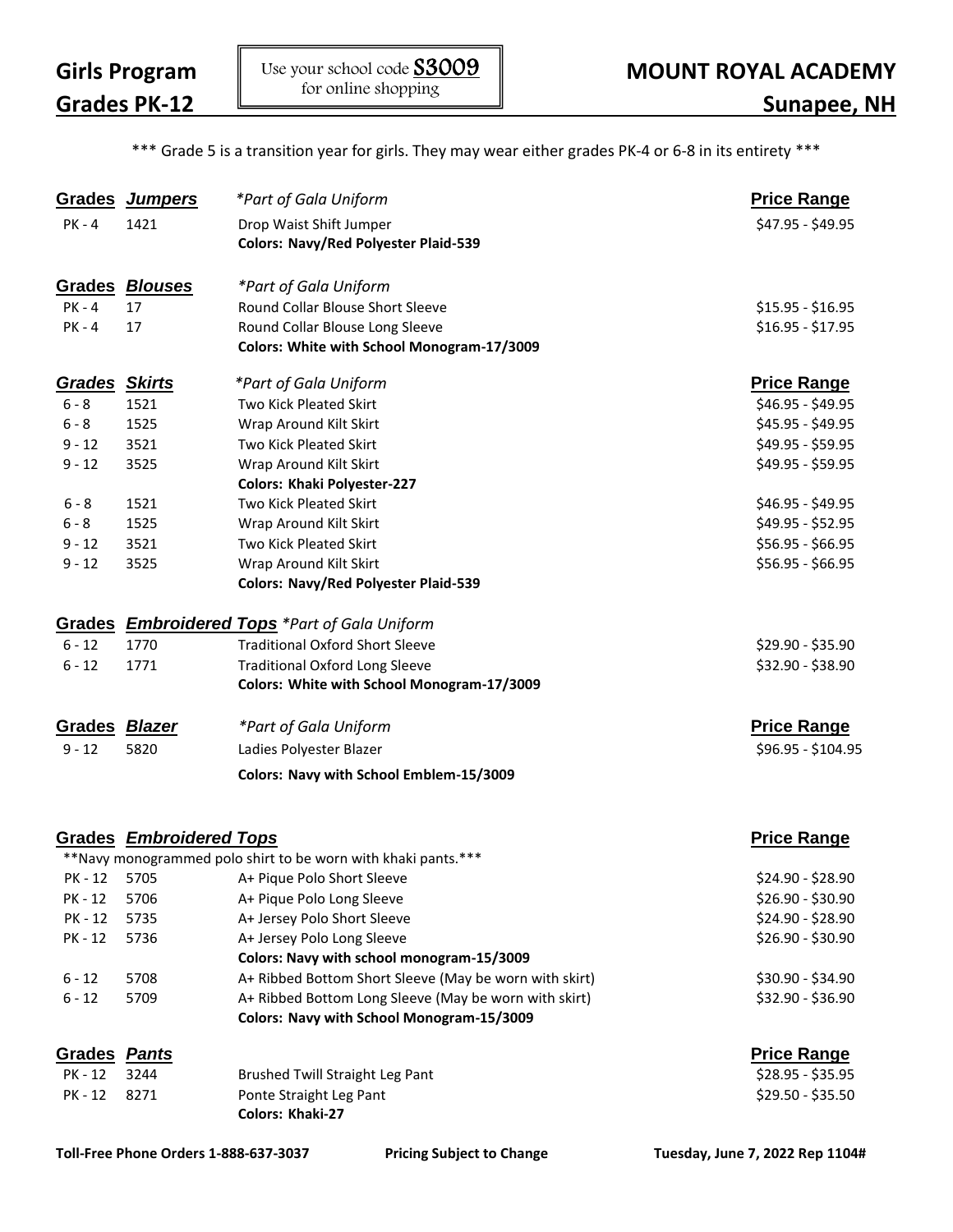#### **Grades PK-12 Letter Supply Sunapee, NH**

Landau

SPERRY O

| <b>Grades Pants</b>  |      |                                             | <b>Price Range</b> |
|----------------------|------|---------------------------------------------|--------------------|
| <b>PK - 2</b>        | 5204 | <b>Full Elastic Waist Pants</b>             | $$16.95 - $26.95$  |
| PK - 12              | 5208 | Classic Chino                               | $$26.50 - $33.95$  |
|                      |      | <b>Colors: Khaki-27</b>                     |                    |
| <b>Grades Shirts</b> |      | *Part of Gala Uniform                       | <b>Price Range</b> |
| $K - 12$             | 5760 | <b>Traditional Oxford Short Sleeve</b>      | \$26.90 - \$31.90  |
| $K - 12$             | 5761 | <b>Traditional Oxford Long Sleeve</b>       | \$28.90 - \$34.90  |
|                      |      | Colors: White with School Monogram-17/3009  |                    |
| Grades Blazer        |      | *Part of Gala Uniform                       | <b>Price Range</b> |
| $9 - 12$             | 5825 | Blazer                                      | \$96.95 - \$104.95 |
|                      |      | Colors: Navy with School Emblem-15/3009     |                    |
| Grades Ties          |      | *Part of Gala Uniform                       | <b>Price Range</b> |
| $K - 5$              | 4827 | Pre-tied Tie                                | $$16.95 - $16.95$  |
|                      |      | <b>Colors: Navy/Red Polyester Plaid-539</b> |                    |
| $6 - 12$             | 4827 | Four in Hand Tie                            | $$16.95 - $16.95$  |
|                      |      | Colors: Navy/Red-8111                       |                    |
| Grades Polos         |      |                                             | <b>Price Range</b> |
| <b>PK - 8</b>        | 5705 | A+ Pique Polo Short Sleeve                  | \$24.90 - \$28.90  |
| <b>PK - 8</b>        | 5736 | A+ Jersey Polo Long Sleeve                  | \$26.90 - \$30.90  |
|                      |      | Colors: Navy with School Monogram-15/3009   |                    |

#### **BOYS & GIRLS PROGRAM**

|          | <b>Grades Embroidered Outerwear</b> |                                            | <b>Price Range</b> |
|----------|-------------------------------------|--------------------------------------------|--------------------|
| PK - 12  | 2110                                | Campus Microfleece Jacket (Everyone)       | \$43.45 - \$46.45  |
| PK - 12  | 8993                                | Classroom V-Neck Sweater (Boys Only)       | \$34.70 - \$39.20  |
| PK - 12  | 8970                                | Classroom Jewel Neck Cardigan (Girls Only) | $$37.45 - $39.45$  |
| $6 - 12$ | 1985                                | Fine Gauge Crew Neck (Girls Only)          | \$42.20 - \$52.20  |
|          |                                     | Colors: Navy with School Monogram-15/3009  |                    |
| PK - 12  | 2069                                | Jersey Gym Shorts (Everyone)               | $$11.50 - $13.50$  |
|          |                                     | <b>Colors: Navy-15</b>                     |                    |

| Visit us online or in one of our retail locations and view our selection of |                                                                                                                       |  |  |
|-----------------------------------------------------------------------------|-----------------------------------------------------------------------------------------------------------------------|--|--|
|                                                                             | $\overline{\overline{\phantom{h_{\text{Colors} For}}}$ hosiery/socks, belts, shoes, backpacks & colorful accessories! |  |  |
| School<br>   S3009                                                          | Hosiery/Socks-Navy-15, White-17                                                                                       |  |  |
|                                                                             | Belts-Navy-15, Black-22, Brown-23, Black/Brown Reversible-2223                                                        |  |  |

Keds

stride rite A

 $\sum$ 

liza<sup>8</sup>dianu

CLASSROOM